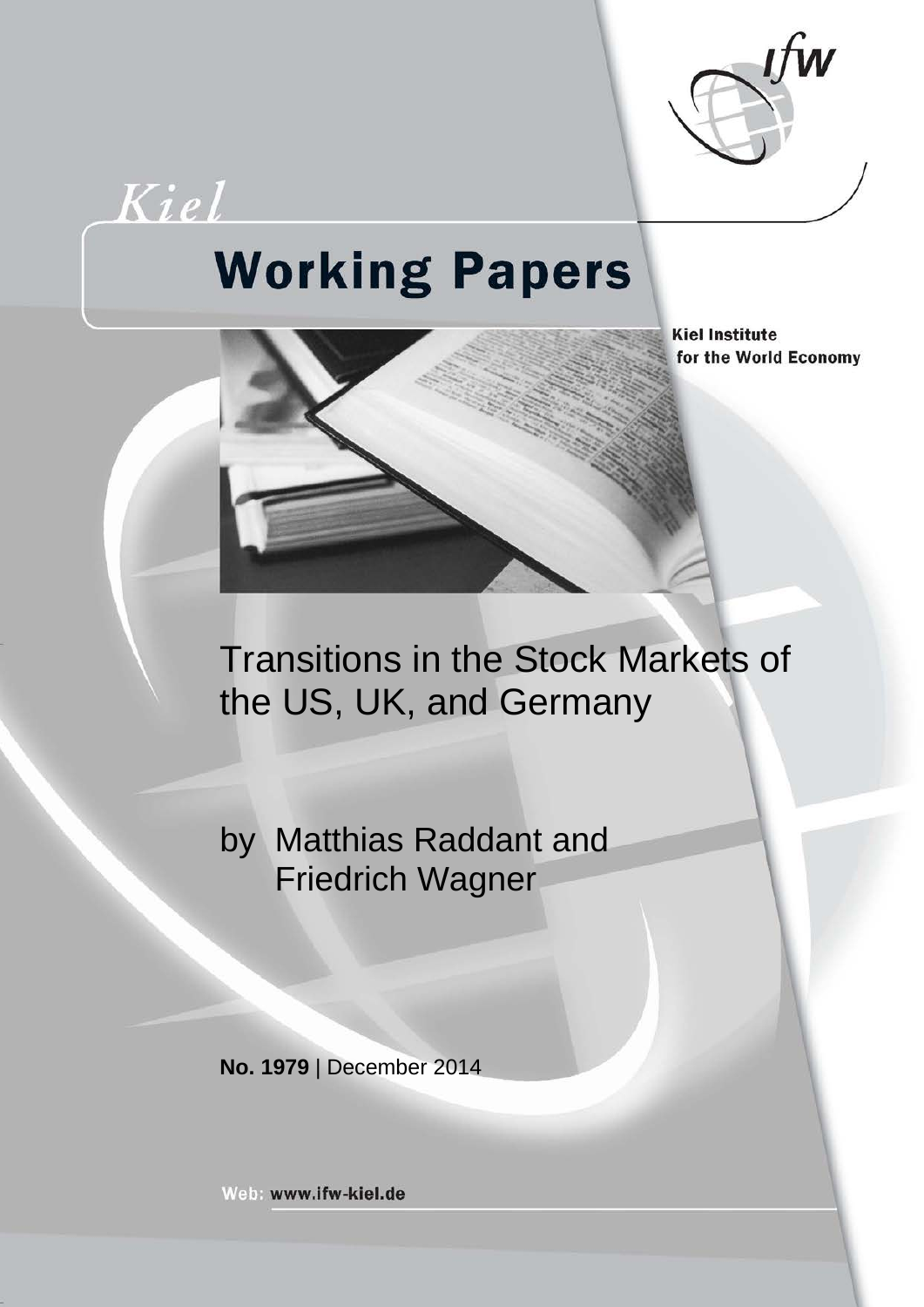Kiel Working Paper No. 1979 | December 2014

## **Transitions in the Stock Markets of the US, UK, and Germany**

Matthias Raddant and Friedrich Wagner

## Abstract:

In this paper we analyze transitions in the stock markets of the US, the UK, and Germany. For all this markets we find that while the markets were focused on stocks from the IT and technology sector around the year 2000, this focus has vanished and the markets have mostly moved towards a focus on stocks from the financial sector. This development is paralleled by changes in the returns distributions and the tail exponent. We show that we can extend the concept of beta values to systematically describe a risk measure for stocks from different sectors of the economy. This slowly varying sector specific risk measure describes ordered states in the market and identifies sectors which show concentration of market risk.

Keywords: stock price correlations - financial risk - CAPM

JEL classification: G11, G12

## **Matthias Raddant**

Kiel Institute for the World Economy Kiellinie 66 24105 Kiel, Germany Email: matthias.raddant@ifw-kiel.de

## **Friedrich Wagner**

Institute of Theoretical Physics Kiel University 24098 Kiel, Germany Email: wagner@theo-physik.uni-kiel.de

*Coverphoto: uni\_com on photocase.com*

\_\_\_\_\_\_\_\_\_\_\_\_\_\_\_\_\_\_\_\_\_\_\_\_\_\_\_\_\_\_\_\_\_\_\_\_

*The responsibility for the contents of the working papers rests with the author, not the Institute. Since working papers are of a preliminary nature, it may be useful to contact the author of a particular working paper about results or caveats before referring to, or quoting, a paper. Any comments on working papers should be sent directly to the author.*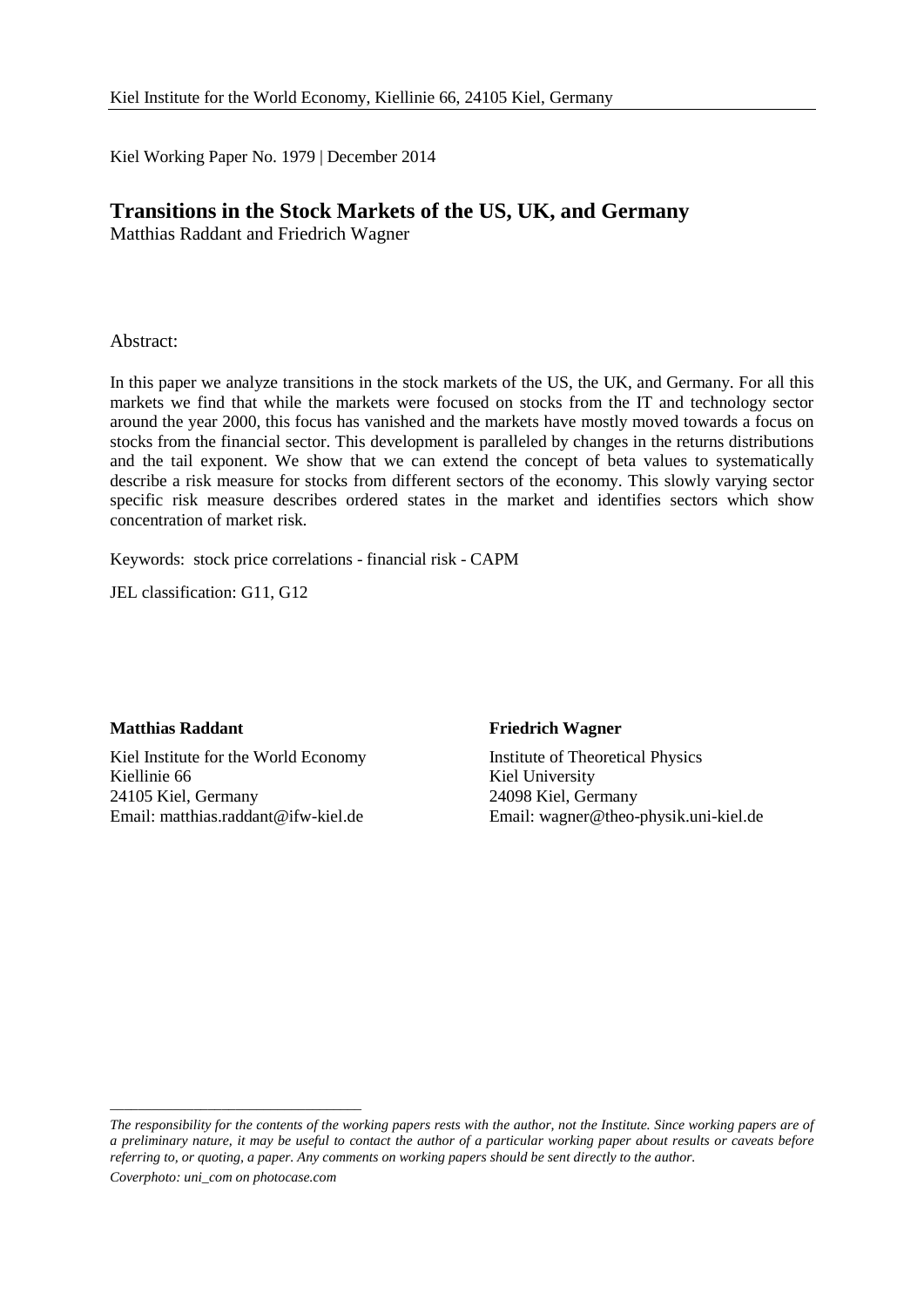## Transitions in the Stock Markets of the US, UK, and Germany

Matthias Raddant

Institute for the World Economy and Department of Economics, Kiel University Kiellinie 66, Kiel 24105, Germany, matthias.raddant@ifw-kiel.de,

Friedrich Wagner

Institute of Theoretical Physics, Kiel University Leibnizstr. 19, Kiel 24098, Germany, wagner@theo-physik.uni-kiel.de

This version: December 2014

In this paper we analyze transitions in the stock markets of the US, the UK, and Germany. For all this markets we find that while the markets were focused on stocks from the IT and technology sector around the year 2000, this focus has vanished and the markets have mostly moved towards a focus on stocks from the financial sector. This development is paralleled by changes in the returns distributions and the tail exponent. We show that we can extend the concept of beta values to systematically describe a risk measure for stocks from different sectors of the economy. This slowly varying sector specific risk measure describes ordered states in the market and identifies sectors which show concentration of market risk.

#### INTRODUCTION

In this paper we analyze transition in the stock markets of the US, the UK and Germany. For all this markets we find that while the market was focused on stocks from the IT and technology sector around the year 2000, this focus has vanished and the markets have moved towards a focus on stocks from the financial sector. This development is paralleled by changes in the returns distributions and the tail exponent.

The analysis of the structure of stock markets has long been dominated by the discussion around different versions of a CAPM model [20, 27]. The original version of the CAPM is in fact a one factor model, which postulates that the returns  $r_i$  of the stocks should be governed by the market return  $r_M$  and only differ by the an idiosyncratic component  $\beta_i$  for each stock i, such that

$$
r_i(t) = \alpha(t) + \beta_i r_M(t) + \epsilon_i(t). \tag{1}
$$

In this setting  $\alpha$  can also be interpreted as the risk free rate of interest. Hence, stocks differ by the amount of volatility with respect to the market. When we take the point of view of a risk-avers investor, this also means that stocks with a high volatility in returns should have a greater average returns than stocks with low volatility.

Empirical tests of this model had rather mixed results and have let to the conclusion that beta values are not constant but time-varying, see [8]. The Fama and French [13] model extends this approach to a three-factor model, incorporating firm size and book-to-market ratio. Several other extension of the original models have been suggested, mostly building on some kind of conditional CAPM, where the entire model follows a first-order autoregressive process, see [7]. The reasons for the change of the betas are manifold. They could change due to microeconomic factors, the business environment, macroeconomic factors, or due to changes of expectations, see, e.g., [6]. [1] and [14] also note that the non-normality of stock returns and especially conditional skewness can lead to distorted estimations of the CAPM.

An different approach to the analysis of asset returns is to try to identify different states of stock markets, either by an analysis of the correlation matrix like in [23], or by the analysis of transaction volumes as in [25]. The properties of the correlation matrix of asset returns have been analyzed for example by [18, 21, 22, 24]. Recent studies like [17] show that the correlation structure in stock markets are rather volatile, and partly mirror economic and political changes. [16] for example shows that a structural break seems to happen in the US market around 2001. This strand of literature is also related to approaches from econometrics. [4] for example argue that correlations increase in times of crisis, which has profound implication for portfolio choice and hedging of risks.

In the analysis of the covariance matrix of asset returns and the determination of beta values, or, more generally speaking, its spectral decomposition, one is faced with the problem of noise due to finite time series length and possibly very large N. If one assumes that the betas are time-varying, then there is a trade-off in the selection of the window size. Shorter time windows might capture the dynamics of the betas, but the estimated betas will have a high level of noise, and vice versa. Also, on the one hand, one can limit the number of stocks in the analysis to improve the accuracy in determining (especially) the non-leading eigenvalues. Our approach, on the other hand, is to allow for a relatively large  $N$ , since we are mostly interested in the eigenvector corresponding to the leading eigenvalue. This approach also allows us to apply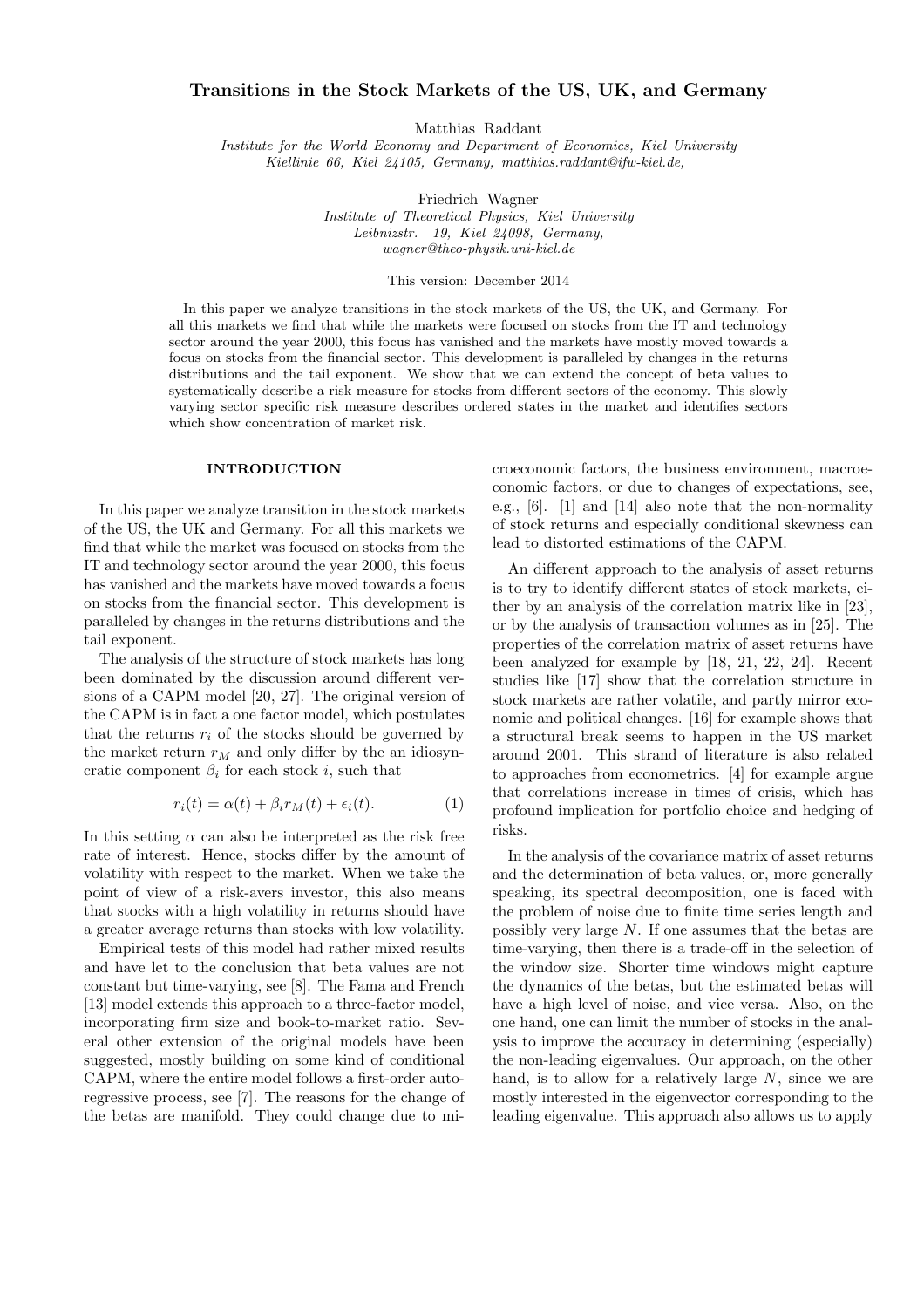|               | US                 | UК                            | Germany |
|---------------|--------------------|-------------------------------|---------|
|               | S&P <sub>500</sub> | FTSE350                       | CDAX    |
| period        |                    | 1987-2011 1997-2013 1999-2013 |         |
| T             | 6321               | 4294                          | 3691    |
| N             | 172                | 132                           | 122     |
| sector        |                    |                               |         |
| Energy        | 10                 | 5                             | 1       |
| Materials     | 14                 | 7                             | 8       |
| Industrials   | 33                 | 30                            | 35      |
| Cons. Discr.  | 24                 | 26                            | 22      |
| Cons. Staples | 22                 | 10                            | 7       |
| Health        | 18                 | 5                             | 14      |
| Financial     | 28                 | 37                            | 8       |
| Technology/IT | 20                 | 4                             | 21      |
| Telecom.      | 3                  | 4                             | 3       |
| Utilities     | 0                  | 4                             | 3       |

TABLE I. Summary statistics of the data sets

perturbation theory to describe the magnitude of error in the determination of stock betas.

This paper is a continuation of the approach presented in [26], where we showed that the US stock market shows transitions between ordered to unordered times, which has similarities to a phase transition. In this paper we extend the analysis to include also the UK and the German stock market, and we relate the transitions to changes in the return distributions.

We find that transitions took place in all three stock markets, although the German markets seems to be less ordered. Changes in the returns distribution hint at the possibility that changes in the recent years are also influenced by a change in trading behavior, while earlier changes might be more influenced by changing investor behavior.

The paper is organized as follows. In the next section we briefly describe the data sets, before we describe the methodology to analyze the covariance matrix of the stock returns. After this, we show the transitions in the markets based on a risk measure. The last section aims to present possible explanations for the observed changes before we conclude.

#### MATERIALS AND METHODS

#### The data sets

For our analysis we use data from Thompson Reuters on the closing price of stocks which were continuously traded with sufficient volume throughout the sample period and had a meaningful market capitalization [31]. For the US we choose stocks which are part of the S&P 500 stock index. For the UK the stocks in our sample are listed in the FTSE350, the German stocks are all part of the CDAX (and are with very few exemptions also listed in the MDAX, SDAX or DAX30). The size of the market in the US allows us to collect a time series corresponding to 25 years of data. For the European markets it is not possible to analyze such a long time horizon, since not enough stocks have been traded for such a time span. Further we collected the sector classification of the firms, we used the GICS classification for the US market and the (for our purposes practically identical) TRBC classification from Thompson Reuters for the European markets. Table I summarizes the statistics and gives an overview over the sector breakdown.

#### Analysis Method for Correlations

Stock markets can be analyzed by the study of the correlation between the returns of the participating firms. There are N firms indexed by  $i = 1, \dots, N$ . We use as returns  $r_i(\tau)$  the log of the price ratio between consecutive days  $\tau$  in a range  $T_0$  in the order of 20 years. The returns are normalized by  $\sum_{\tau=1,T_0} \sum_{i=1,N} r_i^2(\tau) = NT_0$ . For the covariance matrix  $C$  we consider time windows of size  $T$  centered at time  $t$ .  $C$  is given by

$$
C_{ij}(t) = \langle r_i r_j \rangle_{T,t} \tag{2}
$$

with the abbreviation for the time average

$$
\langle A \rangle_{T,t} = \frac{1}{T} \sum_{\tau=t-T/2}^{\tau < t+T/2} A(\tau) \tag{3}
$$

for any observable  $A$ . When  $C$  is derived from the returns of many stocks in a long time windows  $T \propto T_0$ , one usually observes that the matrix  $C$  has one large eigenvalue  $\lambda_0$  in the order of N with a corresponding eigenvector that we denote  $\beta_i$ . All  $\beta_i$  have the same sign and can be chosen positive. They are normalized by  $\sum_i \beta_i^2 = N$ . The remaining eigenvalues are in the order of 1, except few outliers. This first eigenvector can, for example within the framework of a principal component analysis, be interpreted as the market. This means that this eigenvector can be interpreted as the weights of the single stocks within the market factor. Hence, a market return  $r_M$  can be defined by the the projection of r on  $\beta$  within a time window centered at t

$$
r_M(t) = \frac{1}{N} \sum_{i} \beta_i r_i(\tau) \tag{4}
$$

Due to the relation

$$
\beta_i = \frac{\langle r_i r_M \rangle r_{0,t}}{\langle r_M^2 \rangle r_{0,t}} \tag{5}
$$

the components of the leading eigenvector are  $\beta$ coefficients in a CAPM approach (leaving out the riskfree interest rate). With  $T = T_0$  we would have only one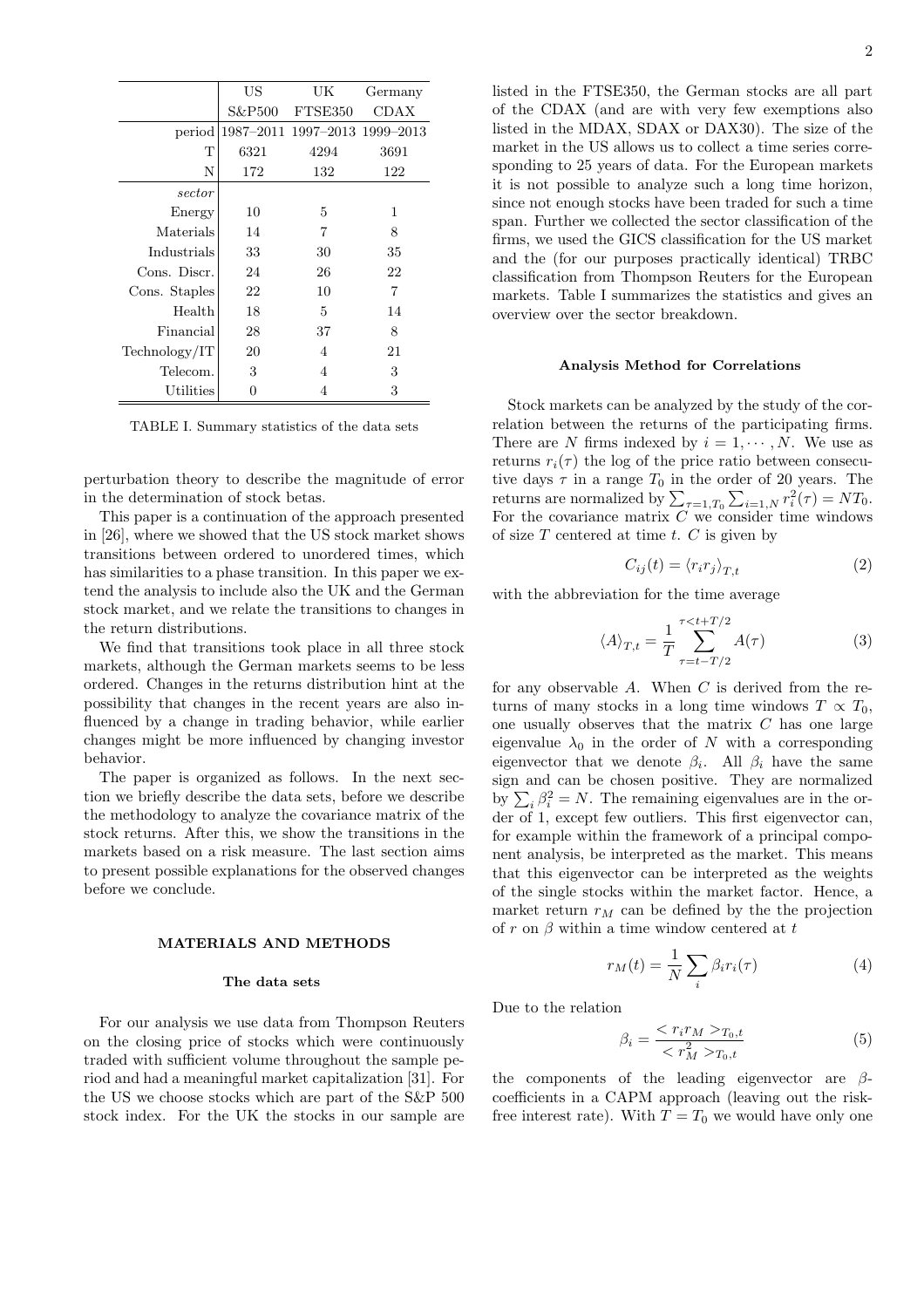vector  $\beta_i$  centered at time  $(T_0/2)$ . A time dependence of  $\beta$  can be achieved by using a moderate time window T (in the order of years). A useful criterion for determining the window size is to increase T until all the betas are positive for all  $t$ . To derive meaningful betas we assume that the return follows a stochastic volatility model (see, e.g., [2, 28]): The returns are the product of a noise factor and a slowly varying stochastic volatility factor. The latter should be considered as constant over the window size  $T$ . Then eq.  $(2)$  corresponds to an average over the noise with a statistical error depending on the properties of  $r_i$ .

As first example we consider  $r_i(\tau) = \gamma \eta_{i\tau}$  with an i.i.d. Gaussian noise  $\eta$ . For a finite T we obtain a Marcenko-Pastur spectrum [22] spread over an interval  $\gamma^2 1 \pm \sqrt{q}$ ]<sup>2</sup> (instead of the degenerate eigenvalue  $\gamma^2$ ). For  $N \sim 400$ , which would be the number of only the most important stocks within most stock markets, a time window of only a few years would lead to a prohibitive large uncertainty. However, this model cannot account for the occurrence of one large eigenvalue.

This can be reproduced by the second example with  $r_i(\tau) = \gamma_i \eta_{\tau}$ . In this model all stocks follow the market described by Gaussian noise. For  $T \to \infty$  the covariance matrix C has one eigenvalue  $\lambda_0 = \sum_i \gamma_i^2$  with eigenvector  $\beta_i \propto \gamma_i$  and  $N-1$  zero eigenvalues. At finite T the eigenvectors and the zero eigenvalues are unchanged.  $\lambda_0$ is multiplied with a  $\chi^2$  distributed number with mean 1 and variance  $2/T$ . To describe the observed spectrum of small eigenvalues we consider a second process that leads to an additional additive component  $C_{1ij}$  in C. We assume market dominance in the sense that  $\gamma^2$  is of order N and  $(\gamma, C_1^k \gamma) = A_k \gamma^2$  with constants  $A_k$  is of order 1. Perturbation theory for large  $N$ , see the appendix, shows that  $C_1$  does not change  $\lambda_0$  and  $\beta_i$  up to  $1/N$  contributions. The remaining eigenvalues are strongly dependent on the noise. Only their sum is given by  $trace(C)-\lambda_0$ .  $r_A^2(t)$  =trace(C)/N also has a small error.  $r_A^2$  corresponds to  $r^2$  averaged over i and  $\tau$  in the window.

$$
r_A^2(t) = \frac{1}{N} \sum_i \left\langle r_i^2 \right\rangle_{T,t} \tag{6}
$$

 $\lambda_0$  determines the size of the market return  $\langle r_M^2 \rangle$  via

$$
\left\langle r_M^2 \right\rangle_{T,t} = \frac{\lambda_0(t)}{N} \tag{7}
$$

Equation (5) can also be utilized for any other kind of asset return. For example we can add the returns of the gold price to  $r_i$  in order to see whether this follows the market.





0 0.5 1 1.5 2 2.5 3 3.5

β

FIG. 1. Time dependence of  $\beta_i$  for 356 stocks of the S&P market. The 35 stocks with largest  $\beta$  in 1998-2002 are shown in red, the 20 largest in 2007-2010 in blue.



FIG. 2. Time dependence of  $\beta_i$  of the british FTSE market. The 7 stocks with largest  $\beta$  in 1998-2002 are shown in red, the 7 largest in 2007-2010 in blue.



FIG. 3. Time dependence of  $\beta_i$  for 122 stocks of the german DAX market. The 20 stocks with largest  $\beta$  in 1998-2002 are shown in red, the 15 largest in 2007-2010 in blue.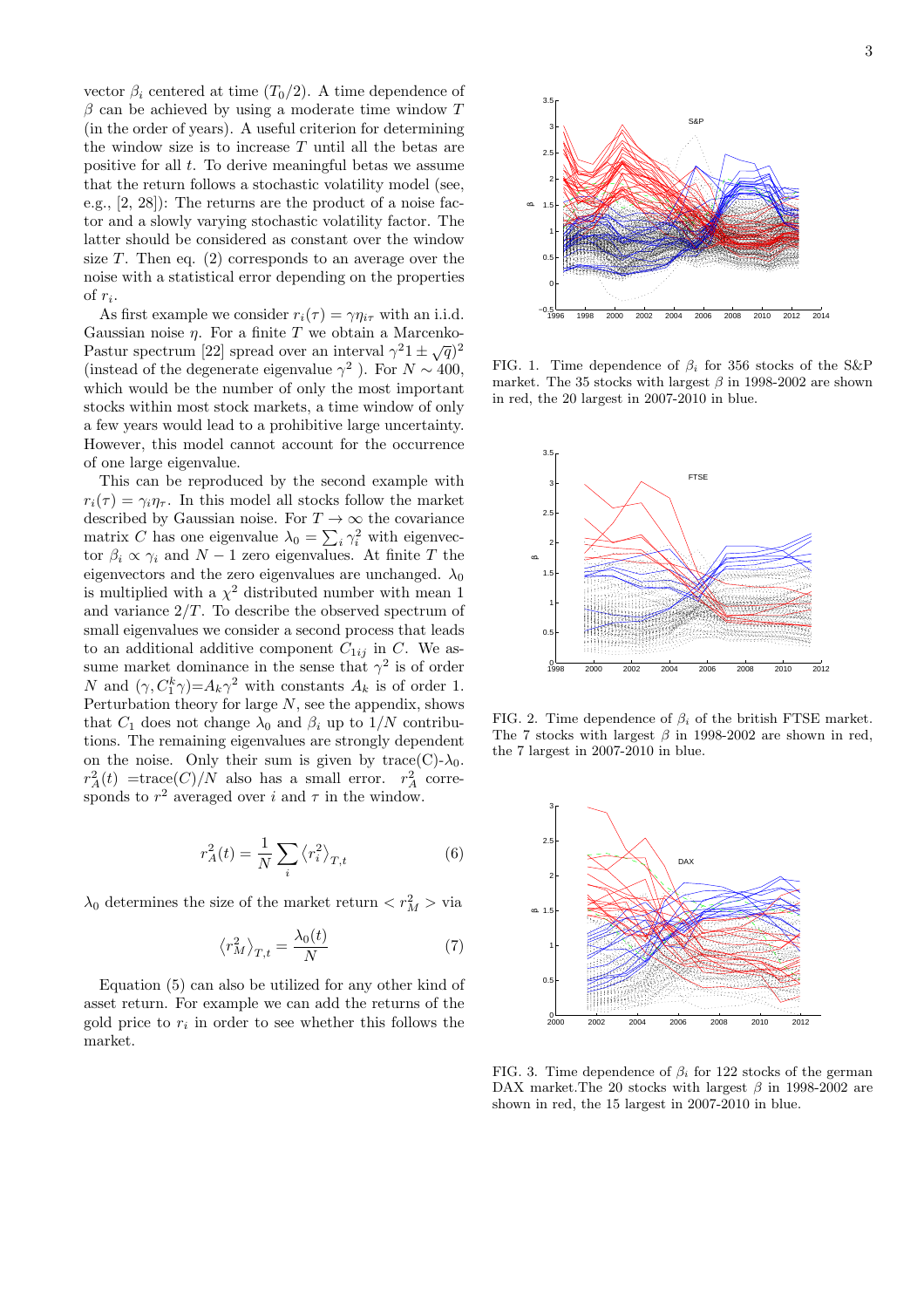#### The shape parameter of the returns distribution

In order to analyze changes in the distribution of the stock returns we will estimate the tail parameter of its pdf  $f(r)$ . We characterize f by a Pareto-Feller distribution [15] with f depending only on  $r^2$  and finite  $f(0)$ . The two parameters are a scale parameter  $r_0$  and a tail index  $\alpha > 2$ . It is given by

$$
f(r) \propto \left(1 + \frac{r^2}{(\alpha - 2)r_0^2}\right)^{-(\alpha + 1)/2}
$$
 (8)

Performing fits with limited statistics  $\alpha$  and  $r_0$  are strongly correlated. Therefore we fix  $r_0$  by the condition  $r_0^2 = E[r^2]$ .

To summarize, for the empirical analysis of  $C$  in the next section we make the following assumptions: From the market hypothesis we can establish the leading eigenvector of C as CAPM  $\beta$ -coefficients. By the SVM assumption the time average in eq. (2) corresponds to an average over the noise. Making the market dominance assumption the error on  $\lambda_0$  and  $\beta_i$  is of the order  $1/N, \sqrt{2/T}$ .

#### TRANSITION OF THE MARKETS IN 2006

We apply our approach to 172 stocks from the S&P market 132 stocks of the British FTSE market and to 122 stocks from the German market. To obtain the possible minimum window size  $T$  we look at the large eigenvalue  $\lambda_0(t)$  and the corresponding eigenvector. As the criterion we use the presence of (only) positive values of  $\beta_i(t)$ . In this way we find for  $T$  a value of roughly 3 years for all markets. For a better visualization of the time variation we use overlapping windows by varying  $t$  in steps of years.

The β−coefficients derived from the first eigenvector of C for the S&P market are shown in figure 1. Except one case around 2001 they are all positive. Some of the stocks exhibit a substantial time variation with a transition around 2006. Stocks with large  $\beta$  during the years 1998-2002 (this time interval is called ITB for IT bubble hereafter) change to small  $\beta$  values around 2006, their values remain low in 2007-2010 (this time interval is called FB for the finance bubble hereafter). Vice versa those stocks with a large  $\beta$  in the finance bubble exhibit small values before 2006. A similar effect occurs also for the FTSE market (shown in figure 2) and the German market (shown in figure 3).

A more detailed characterization can be obtained by considering the sector s out of the GICS/TRBS classification for all firms. An inspection of the firms with large  $\beta$  during the ITB in figure 1 shows that they dominantly belong to the IT/technology sector. Likewise firms with large  $\beta$  during the FB are mostly from the financial sector.



FIG. 4. Time dependence of the risk parameter  $R(t, s)$  for the ten sectors of the S&P market.



FIG. 5. Time dependence of the risk parameter  $R(t, s)$  for the ten sectors of the FTSE market.



FIG. 6. Time dependence of the risk parameter  $R(t, s)$  for the ten sectors of the DAX market.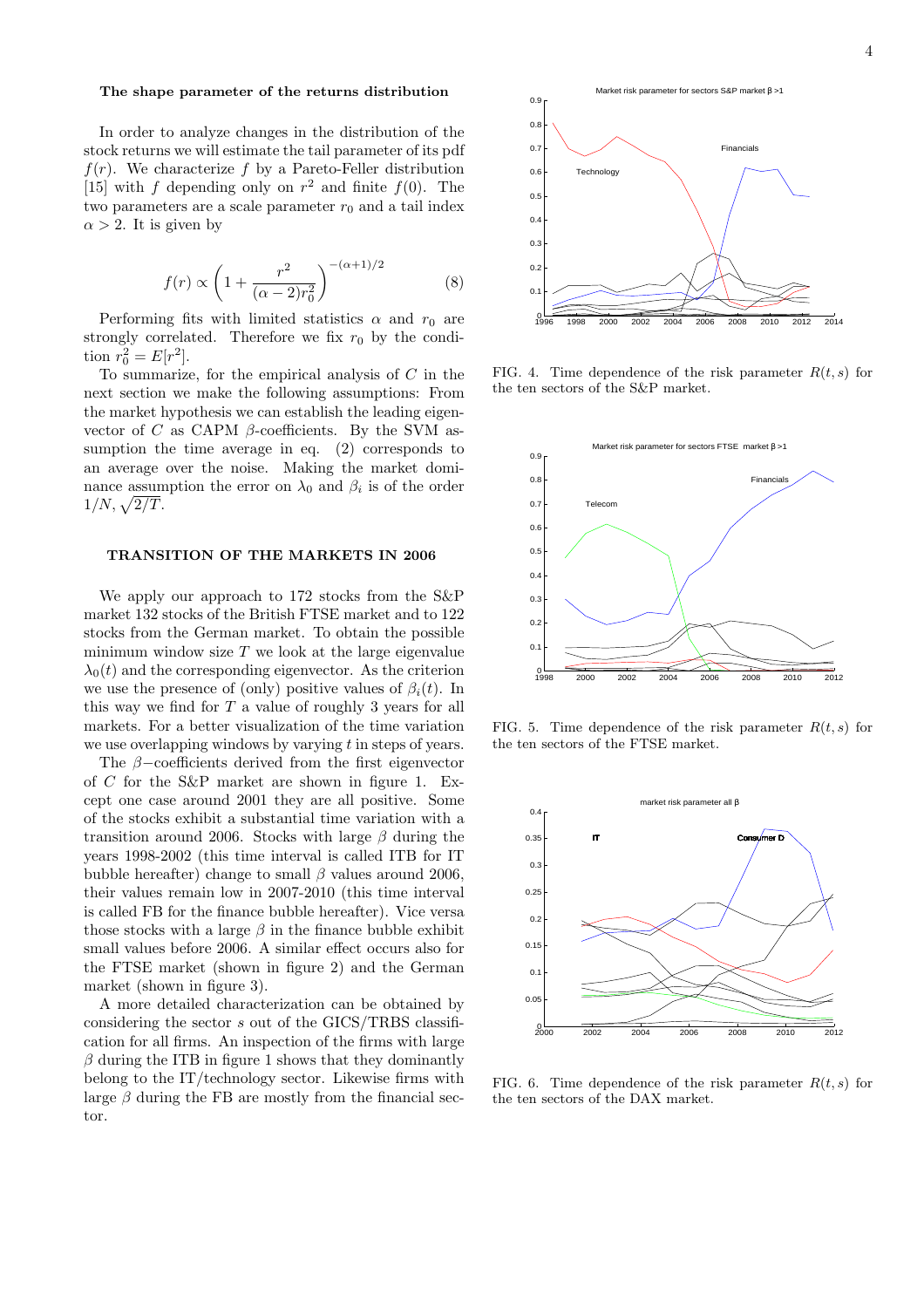

FIG. 7. Stock returns and the gold price: Time dependence of  $r_A^2$  (blue line) for the FTSE market and the correlation  $\beta_g$ (red line).

Since a  $\beta > 1$  signals a risky investment, we can define a market risk measure  $R(t, s)$  for the sectors by multiplying  $\beta > 1$  with the number  $V(t, i)$  of traded shares in each window

$$
R(t,s) = A_S \sum_{i\epsilon s} \theta(\beta_i - 1.0) \beta_i(t) V(t,i)
$$
 (9)

 $\sum_{s} R(t, s) = 1$ . In figure 4 the risk parameters from The normalization constant  $A<sub>S</sub>$  is chosen to have eq. (9) is shown as function of time. Only the technology sector (red) before the transition in 2006 and the financial sector (blue) after 2006 exhibit large values of the risk measure. The value of the risk measure is small for all other sectors. Due to the time window of 3 years the time of the transition can be fixed only with an error of 1.5 years. A similar phenomenon is seen for the FTSE market in figure 5 with the difference that during the ITB the value for the telecommunication sector  $R$  is large, and the the behavior of the financial sector during the FB is more pronounced.

This may be due to the fact that only 3 small IT firms and a larger number of financial firms are part of our sample from the FTSE. The transition for the S&P appears to be somewhat sharper than for FTSE due to the smaller number  $N$  of stocks.

#### POSSIBLE REASONS FOR THE TRANSITION

The transition we observed poses the following question: Is it due to an external event or can it be explained within a statistical model? Of course the concurrence of one external event does not exclude the latter. There may also be weaker transitions that we cannot resolve within our poor time resolution and limited statistics.



FIG. 8. Time dependence of the shape parameter  $\alpha$ . DAX and FTSE are plotted with an offset.

However, when one reviews the possible external events around 2006, there seem to be no obvious drastic changes in asset prices nor any political events.

One explanation for the transitions that we observe could be the behavior of the investors. One approach to examine this is to compare the stock market with the market for gold.

In figure 7 we show the average squared return  $r_A^2$  as in eq. (6). It exhibits large values during the boom times ITB and FB. We compare this with the correlation  $\beta_q$ of gold price return [32] with the market obtained by inserting  $r_g$  into eq. (5).  $\beta_g$  has minima with negative or small values where  $r_A^2$  is maximal and a maximum at the transition time 2006.

The figure suggests that the behavior of these two markets is at least weakly related, but that this relationship depends on the state of the stock market. At times when the stock market is risky the return for gold is decoupled from the stock market, while at calm times, the stock and the gold market are weak substitutes for investors.

A different approach would be to relate the changes to the way investors trade and to a technological change. A plausible explanation could be the increased amount of trading and the increase of high frequency trading (HFT), which became important in the years after 2005, see, e.g., [9, 11, 12].

If HFT corresponds to an external reason for the transition we should see differences in the market behavior before and after 2006, which can be related to HFT. The  $\beta$ coefficients are relatively constant before and after 2006. Therefore we concentrate on the market return or the index. Since both are very similar we prefer the former having less fluctuations. In the left panel of figure 9 we show (as a representative example) the response time and the traded volume at the Eurex exchange. The small response time of fractions of msec at the maximum of the volume indicates a growing dominance of computerized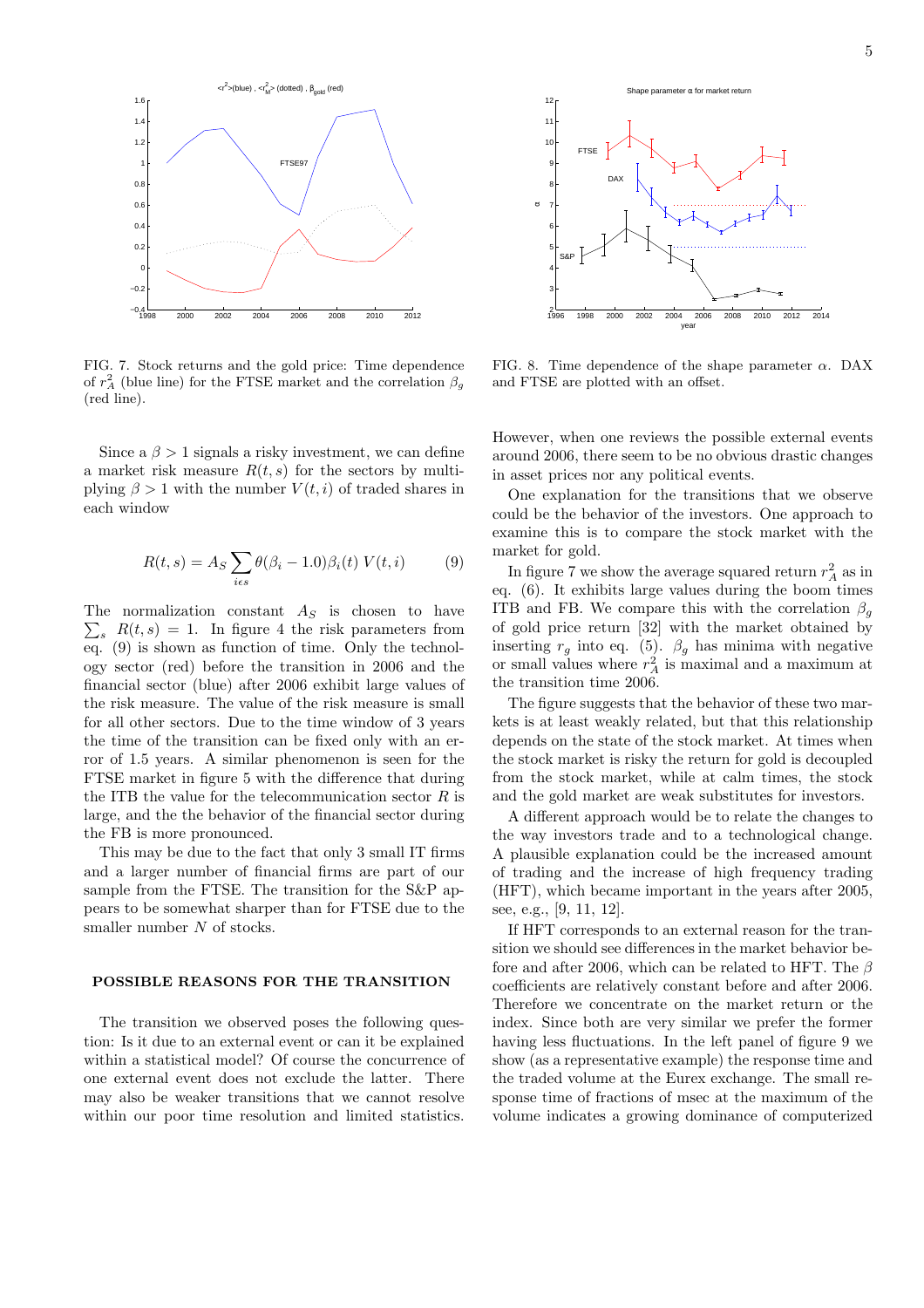

FIG. 9. (a) Time dependence of response time and traded volume at the Eurex exchange, source: Eurex Exchange [12]. (b) Normalized monthly volatility of the S&P, FTSE and DAX indices, normalized VIX index.

high-frequency trading after 2005. The peak in the trading volume corresponds roughly to the second peak in the risk measure for the S&P and FTSE market.

It is however difficult to attribute HFT to the IT bubble that shows as the first peak in our risk measure. In the right panel of figure 9 we show some estimates of the general market volatility. We calculate the monthly volatility (variance of the returns) for the three market indices and also plot the VIX volatility index [33].

If the kind in which trading is done has changed, this could also leave traces in the distribution of returns. The market return can be characterized by a shape parameter  $\alpha$  using the Pareto-Feller parametrization from eq. (8).

We obtain  $\alpha$  by maximizing the Log-Likelihood  $L$  in each window. Errors on  $\alpha$  correspond to a change of  $L$ by 0.5. In figure 8 we show the time dependence of  $\alpha$ for the three markets. Before 2006 one finds values  $\alpha \sim$  $4-5$  with good  $\chi^2$  probabilities. For all three markets a drop to values below 3 appears after 2006. This implies divergent kurtosis or skewness. The  $\chi^2$  probabilities are worse, but still acceptable on the 5% level. However, the lower probabilities are due to systematic deviations from (8).

In figures 10 to 12 we show some typical pdfs of market return before and after 2006 for our markets. For the S&P market we see a perfect description by eq. (8) at 2000.8 and 2002.3, wheras at 2008.2 and 2009.7 a substantial excess at  $r \sim 0$  occurs and the badly described tail extends to much larger value as before. This behavior is expected from HFT. Advocates of HFT [12, 30] claim that HFT leads to a more efficient market with less price changes. Also on a daily scale we expect smaller returns. Critics [5, 19] assert computerized trading increases instabilities. As a consequence the number of large daily returns is increased. Obviously both might be correct.



FIG. 10. Pdf of the DAX.



FIG. 11. Pdf of the FTSE.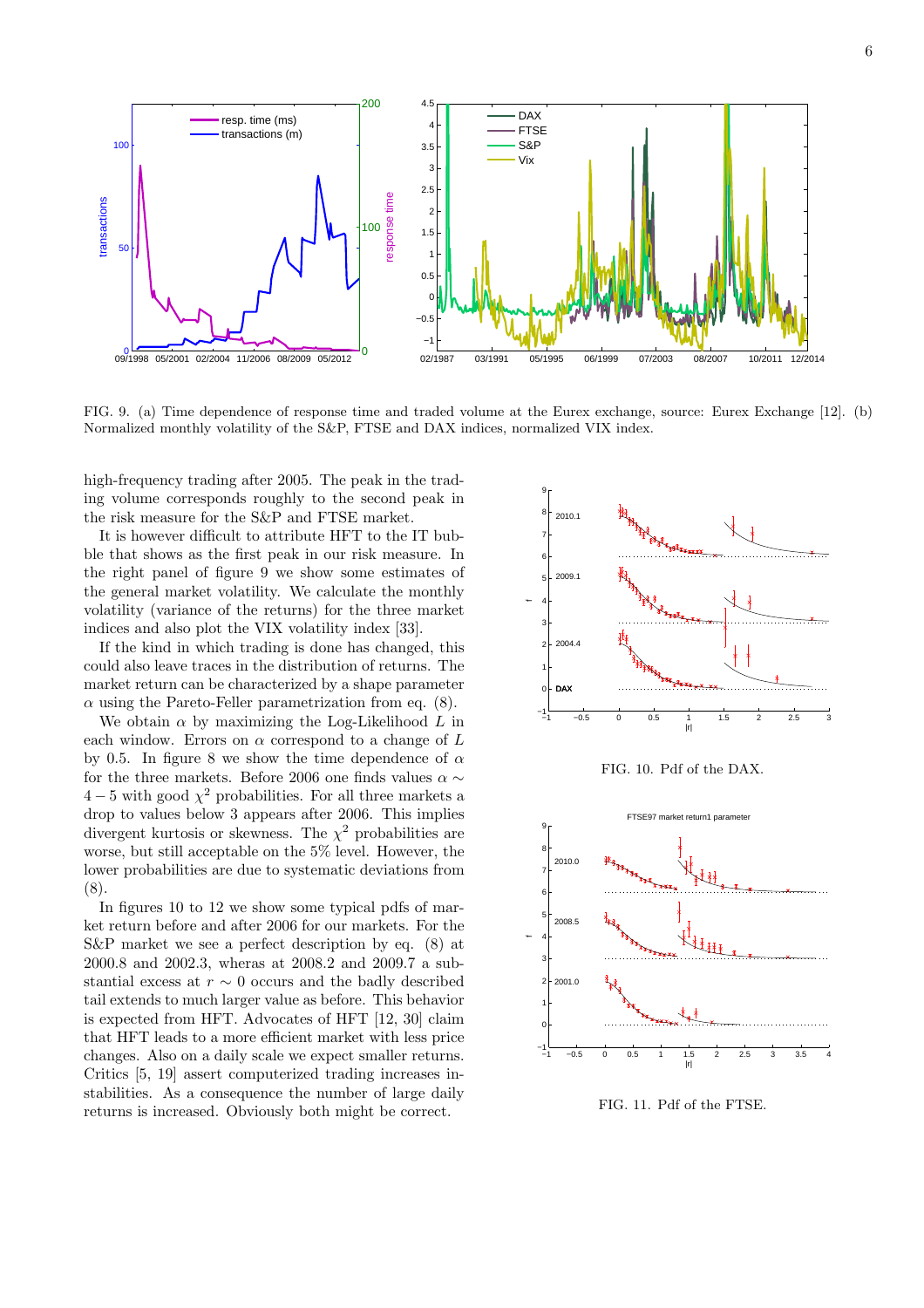

FIG. 12. Pdf of the S&P.

The different behavior of the return cannot be seen from the average  $r_A^2$  in figure 7. In the boom times ITB and FB  $r_A^2$  is large and of equal size. However, during ITB it is caused by medium returns and during FB by a decrease of medium and an increase of large returns. For the European markets the increase of small returns is absent. Only the enlarged tail is observed after 2006. These markets might be less affected by HFT and therefore only the instability effect is seen.

#### CONCLUSIONS

The literature on regularities in asset returns has for a long time described that the beta values of stocks are time varying. We have shown that we can extend the concept of beta values to systematically describe a risk measure for stocks from different sectors of the economy. These slowly varying sector specific risk measure describes ordered states in the market and identifies sectors which show concentration of market risk.

- [1] Adcock CJ, Cortez MC, Rocha Armada MJ, Silva F (2012) Time varying betas and the unconditional distribution of asset returns. Quantitative Finance 12(6), 951–967.
- [2] Alfarano S, Wagner F, Milakovic M (2008) A nonparametric approach to the noise density in stochastic volatility models. Applied Financial Economics Letters 4(5).
- [3] Black F, Jensen MC, Scholes M (1972) The Capital Asset Pricing Model. Some Empirical Tests in Studies in the Theory of Capital Markets. M Jensen ed.:New York, Praeger Publishers.
- [4] Beine M, Candelon B (2011) Liberalization and stock market co-movement between emerging economies. Quantitative Finance 12(2): 299312.
- [5] Bershova N, Rakhlin D (2013) High-frequency trading and long-term investors: a view from the buy-side. Journal of Investment Strategies, 2(2), 25-69.
- [6] Bos T, Newbold P (1984) An Empirical Investigation of the Possibility of Stochastic Systemic Risk in the Market Model. The Journal of Business 57(1.1), 35–41.
- [7] Bodurtha JN, Mark NC (1991) Testing the CAPM with Time-Varying Risk and Returns. The Journal of Finance 46(4), 1485–1505.
- [8] Bollerslev T, Engle R, Wooldridge J (1988) A Capital Asset Pricing Model with Time-Varying Covariances. Journal of Political Economy 96(1), 116–131.
- [9] Carrion A (2013) Very fast money: high-frequency trading on the NASDAQ. Journal of Financial Markets, 16(4), 680–711.
- [10] Citeau P, Potters M, Bouchaud JP (2001) Correlation structure of extreme stock returns. Quantitative Finance 1, 217–222.
- [11] Dichev ID, Huang K, Zhou D (2012) The Dark Side of Trading. Emory Law and Economics Research Paper No. 11-95.
- [12] Ebholzer W (2014) Some insights into the details that matter for high-frequency trading! Eurex Exchange.
- [13] Fama EF, French KR (1992) The Cross-Section of Expected Stock Returns. The Journal of Finance 47(2), 427–465. The Journal of Finance 46(4), 1485–1505.
- [14] Harvey CJ, Siddique A (2000) Conditional Skewness in Asset Pricing Tests. The Journal of Finance LV(3), 1263– 1295.
- [15] Kleiber C, Kotz S (2003) Statistical Size Distributions in Economics and Actuarial Sciences, John Wiley, Hoboken, NJ.
- [16] Kenett DY, Shapira Y, Madi A, Bransburg-Zabary S, Gur-Gershgoren G, Ben-Jacob E (2011) Index Cohesive Force Analysis Reveals That the US Market Became Prone to Systemic Collapses Since 2002. PLoS ONE 6(4): e19378.
- [17] Kenett DY, Raddant M, Lux T, Ben-Jacob E (2012) Evolvement of Uniformity and Volatility in the Stressed Global Financial Village. PLoS ONE 7(2): e31144.
- [18] Laloux L, Cizeau P, Bouchaud JP, Potters M (1999) Noise Dressing of Financial Correlation Matrices. Phys.Rev.Lett.83 1467.
- [19] Lewis M (2014) Flash Boys, WW Norton & Comp.
- [20] Lintner J (1965) The Valuation of Risk Assets and the Selection of Risky Investments in Stock Portfolios and Capital Budgets. Review of Economics and Statistics 47, 13–37.
- [21] Livan G, Alfarano S, Scalas E (2011) Fine structure of spectral properties for random correlation matrices, Phys.Rev. E 84 016113.
- [22] Marĉenko VA, Pastur LA (1967) Distribution of eigenvalues for some sets of random matrices. Math.USSR-Sb 1(1967)457.
- [23] Münnix MC, Shimada T, Schäfer R, Leyvraz F, Seligman T, Guhr T, Stanley HE (2012) Identifying States of a Financial Market. Scientific Reports 2(644).
- [24] Plerou V et al. (2002) Random matrix approach to cross correlations in financial data, Phys.Rev. E 65, 066126.
- [25] Preis T, Schneider JJ, Stanley HE (2011) Switching processes in financial markets. Proceedings of the National Academy of Sciences doi:10.1073/pnas.1019484108.
- [26] Raddant M, Wagner F (2013) Phase Transition in the S&P Stock Market, arXiv:1306.2508.